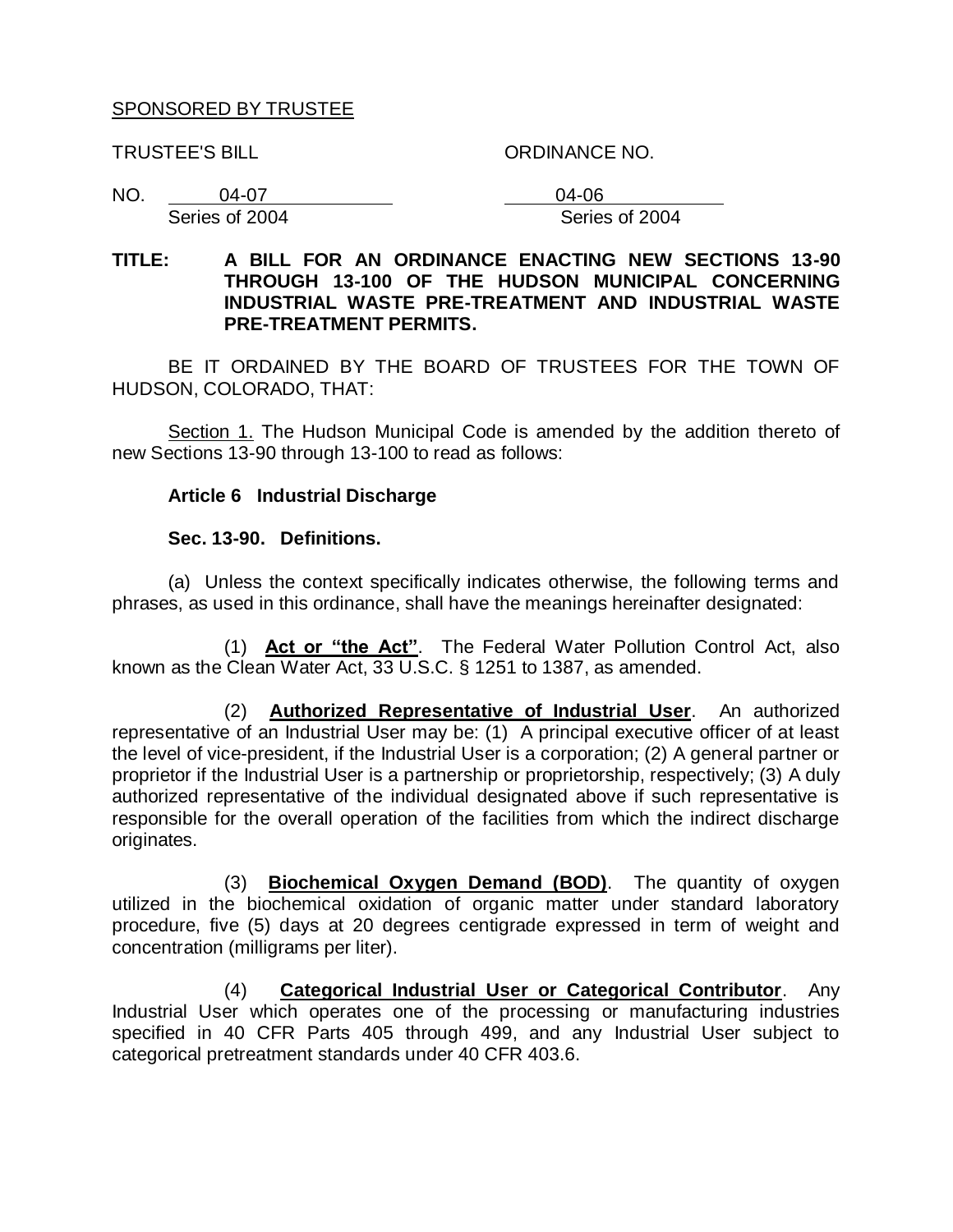(5) **Chemical Oxygen Demand (COD)**. The measure of the oxygen equivalent to the portion of organic matter in a same that is susceptible to oxidation by a strong chemical oxidant under laboratory procedures, expressed in milligrams per liter.

(6) **Director**. Unless otherwise specified, the Hudson Town Administrator or his/her assignee.

(7) **Harmful Contribution**. An actual or threatened discharge of water or wastes to the POTW which presents or may present an imminent or substantial endangerment to the health and welfare of persons, to the environment, causes interference to the POTW or causes the Town to violate any condition of its NPDES permit.

(8) **Industrial**. Meaning of or pertaining to industry, manufacturing, commerce, trade or business as distinguished from domestic or residential.

(9) **Industrial Discharge Permit**. Permit description as set forth in Section 13-92 of this ordinance.

(10) **Industrial User**. A source of indirect discharge as defined in this Section.

(11) **Industrial Wastes or Non-Domestic Wastes**. The water carried wastes from non-domestic sources such as industrial manufacturing, industrial processing or any other industrial or business activities producing non-domestic or nonresidential sewage. Such wastes shall include the trade wastes produced by, but not limited to, restaurants, food processing and bottling plants, food manufacturing plants, slaughtering plants, tallow works, plating works, disposal services, industrial cleaning plants, fertilizer plants, car and truck washing operations, laundries, cleaning establishments, cooling plants, industrial plants, factories and chemical treatment installations.

(12) **National Categorical Pretreatment Standard or Pretreatment Standard**. Any regulation containing pollutant discharge limits promulgated by the EPA in 40 CFR Chapter I, Subchapter N, Parts 405 through 499, which applies to a specific category of industrial users.

(13) **National Prohibitive Discharge Standard or Prohibitive Discharge Standard**. Any regulation developed under the authority of 307(b) of the Act and 40 CFR 403.5.

(14) **National Pollution Discharge Elimination System of NPDES Permit**. A permit issued pursuant to Section 402 of the Act (33 U.S.C. 1342).

(15) **pH**. The intensity of acid or base condition of the solution expressed as the logarithm (base 10) of the reciprocal of the concentration of hydrogen ions expressed in moles per liter of solution.

(16) **Pollutant**. Any dredged spoil, solid waste, incinerator residue,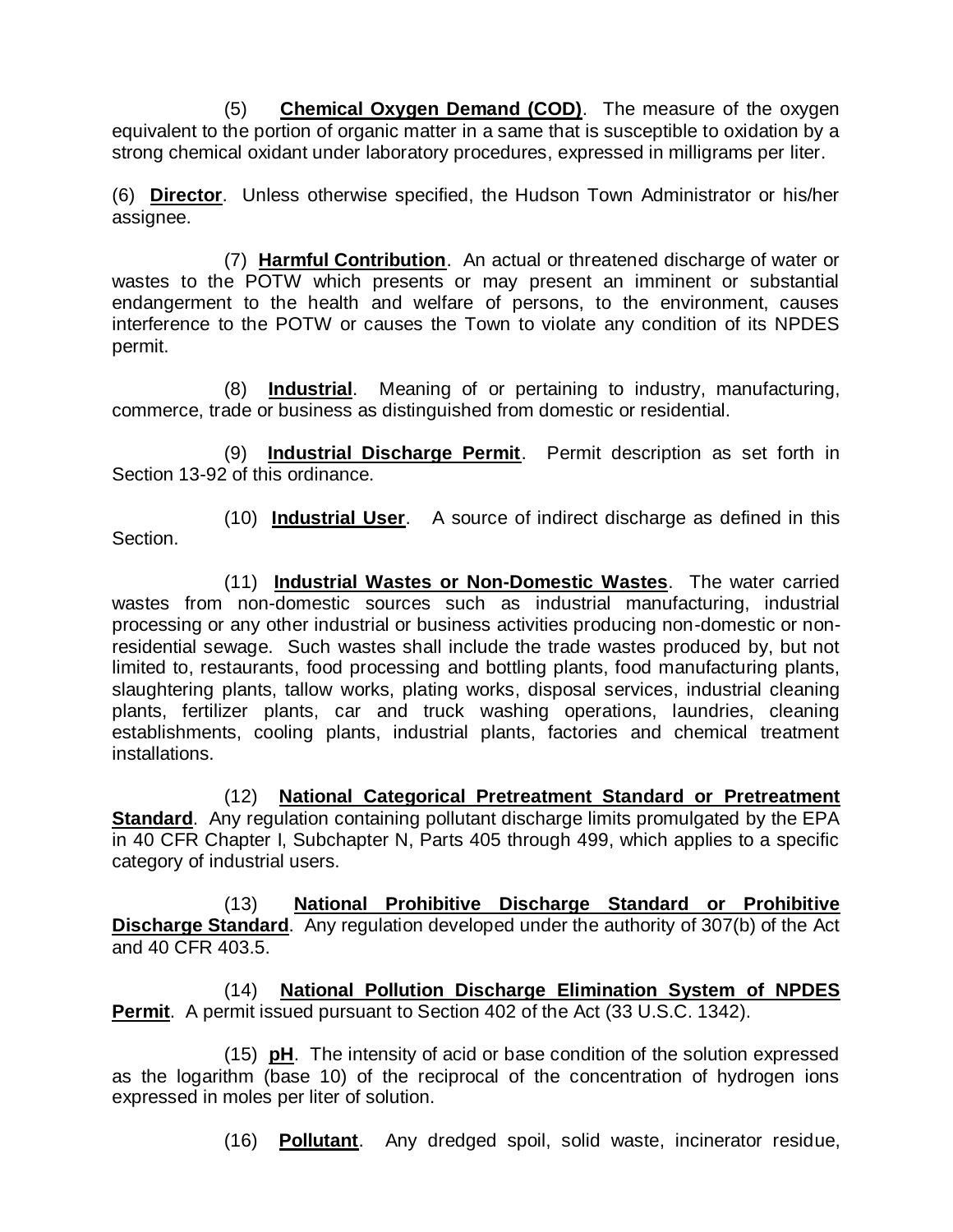sewage, garbage, sewage sludge, munitions, chemical wastes, biological materials, radioactive materials, heat, wrecked or discharged equipment, rock sand, cellar dirt and industrial, municipal and agricultural waste discharged into water.

(17) **Pretreatment or Treatment**. The reduction of the amount of pollutants, the elimination of pollutants, or the alteration of the nature of pollutants, or the alteration of the nature of pollutant properties in wastewater to a less harmful state prior to or in lieu of discharging or otherwise introducing such pollutants into a POTW. The reduction or alteration can be obtained by physical, chemical or biological processes, or process changes other means, except as prohibited by 40 CFR 403.6(d).

(18) **Pretreatment Requirements**. Any substantive or procedural requirement related to pretreatment, other than a National Pretreatment Standard imposed on an industrial user.

(19) **Pretreatment Standard**. Any local limit or regulation containing pollutant discharge limits promulgated by the EPA in accordance with section 307(b) and (c) of the Act, which applies to Industrial Users. The term includes prohibitive discharge limits established pursuant to § 403.5.

(20) **Publicly Owned Treatment Works (POTW)**. A treatment works as defined by section 212 of the Act (33 U.S.C. 1292), which is owned in this instance by the Town. This definition includes any sewers that convey wastewater to the POTW treatment plant, but does not include pipes, sewers, or other conveyances not connected to a facility providing treatment. For the purposes of this ordinance, POTW shall also include any sewers that convey wastewaters to the POTW from persons outside the Town who are by contract or agreement with the Town, users of the Town's POTW.

(21) **Significant Industrial User or Significant Contributor**. Any Industrial User which either:

 $(i)$  Discharges 2

(ii) Discharges five percent (5%) or more of the POTWs average dry weather hydraulic or organic loading; or

(iii) Any Industrial User which, in the opinion of the Director, by the nature of its discharge, has a potential to affect the POTW adversely or to endanger the safety of workers; or

(iv) Any Industrial User which operates one of the processing or manufacturing industries specified in 40 CFR parts 405 through 499, and any Industrial Users subject to categorical pretreatment standards under 40 CRF Parts 403.6 and 40 CFR Chapter I, Subchapter N.

(22) **Significant Violation or Significant Noncompliance**. An Industrial User commits a significant violation or is in significant noncompliance whenever its conduct or operations satisfy one or more of the following criteria: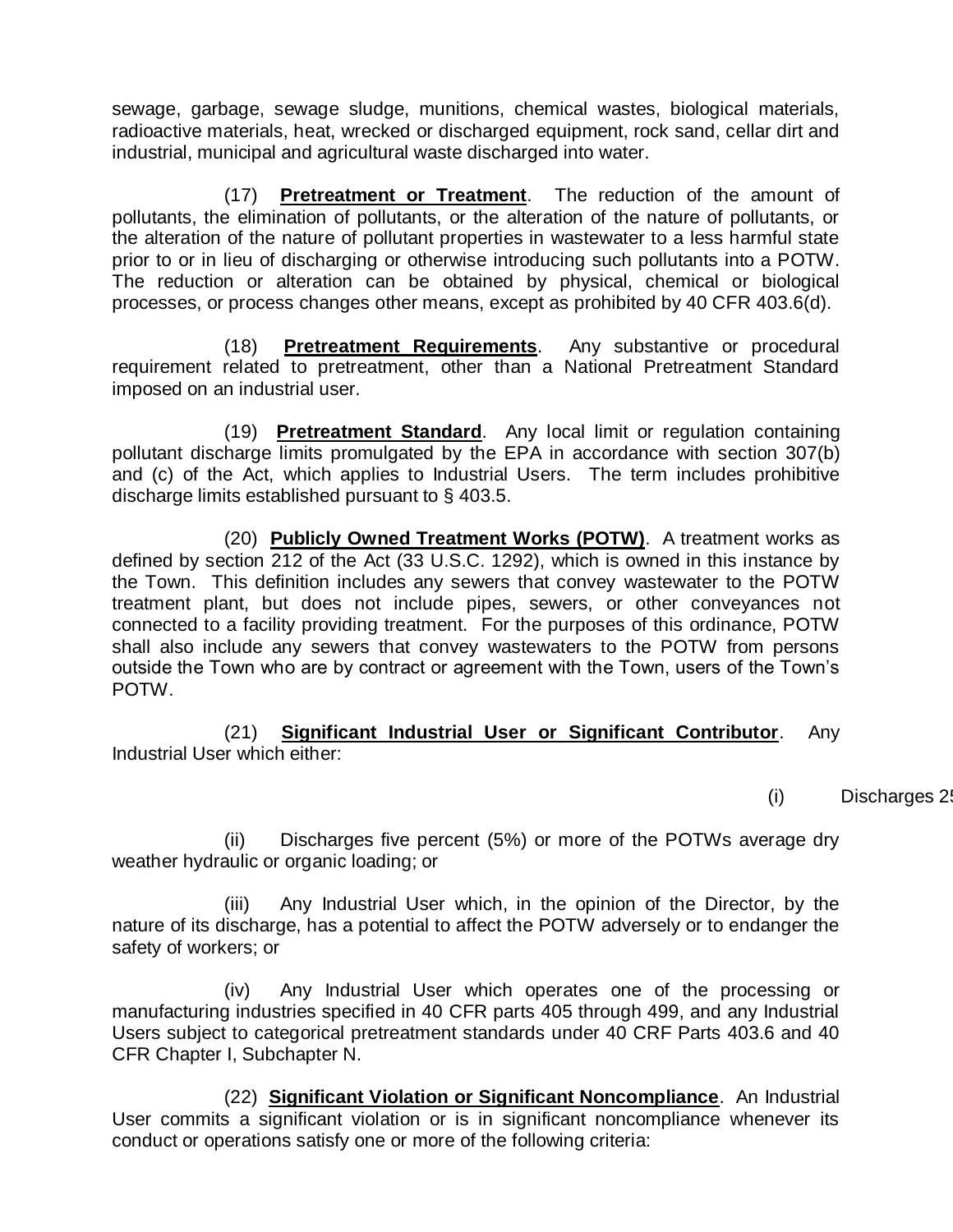(i) Chronic violations of wastewater discharge limits, meaning conditions in which sixty-six percent (66%) or more of all the measurements taken during a six (6) month period exceed, by any magnitude, the daily minimum limit or the average limit for the same pollutant parameter; or

(ii) Technical review criteria (TRC) violations, meaning conditions in which thirty-three percent (33%) or more or all the measurements taken during a six (6) month period or exceed the product of the average limit multiplied by the applicable TRC. For BOD, TSS, fats, oil and grease,  $TRC = 1.4$ . For all other pollutants except pH,  $TRC = 1.2$ ; or

(iii) Any other violation of a pretreatment limit (daily maximum or longer-term average) that the control authority determines has caused, alone or in combination with other discharges, an interference or pass through (including endangering the health of POTW personnel or the general public); or

(iv) Any discharge of a pollutant that has caused or created an imminent hazard or danger to human health, welfare or the environment or has resulted in the POTW's exercise of its emergency authority under section 13-99 of this article to halt or prevent such a discharge; or

(v) Any failure to meet, within 90 days after the schedule date, a compliance schedule milestone contained in a local control mechanism or enforcement order for starting construction, completing construction or attaining final compliance; or

(vi) Any failure to provide, within 30 days after the due date, required reports such as baseline monitoring reports, 90 day compliance reports, periodic self-monitoring reports or reports regarding compliance with compliance schedules; or

(vii) Any other violation or group of violations which the control authority determines will adversely affect the operation of implementation of the local pretreatment program.

(23) **Slug or Slug Load**. Any discharge of a sewage or industrial waste that in concentration or mass of any given constituent exceeds, for any one period of duration longer than fifteen (15) minutes, more than five (5) times the average twentyfour (24) hour or normal working period concentration mass.

(24) **Slug Discharge**. Any discharge of a non-routine or episodic nature, including, but not limited to, an accidental spill or a non-customary batch discharge.

(25) **Total Organic Carbon (TOC)**. The total quality of organic carbon as measured by the amount of carbon dioxide formed. Expressed in milligrams per liter. Used in assessing the potential oxygen-demanding load of organic material

**Sec. 13-91. Prohibited Discharges.**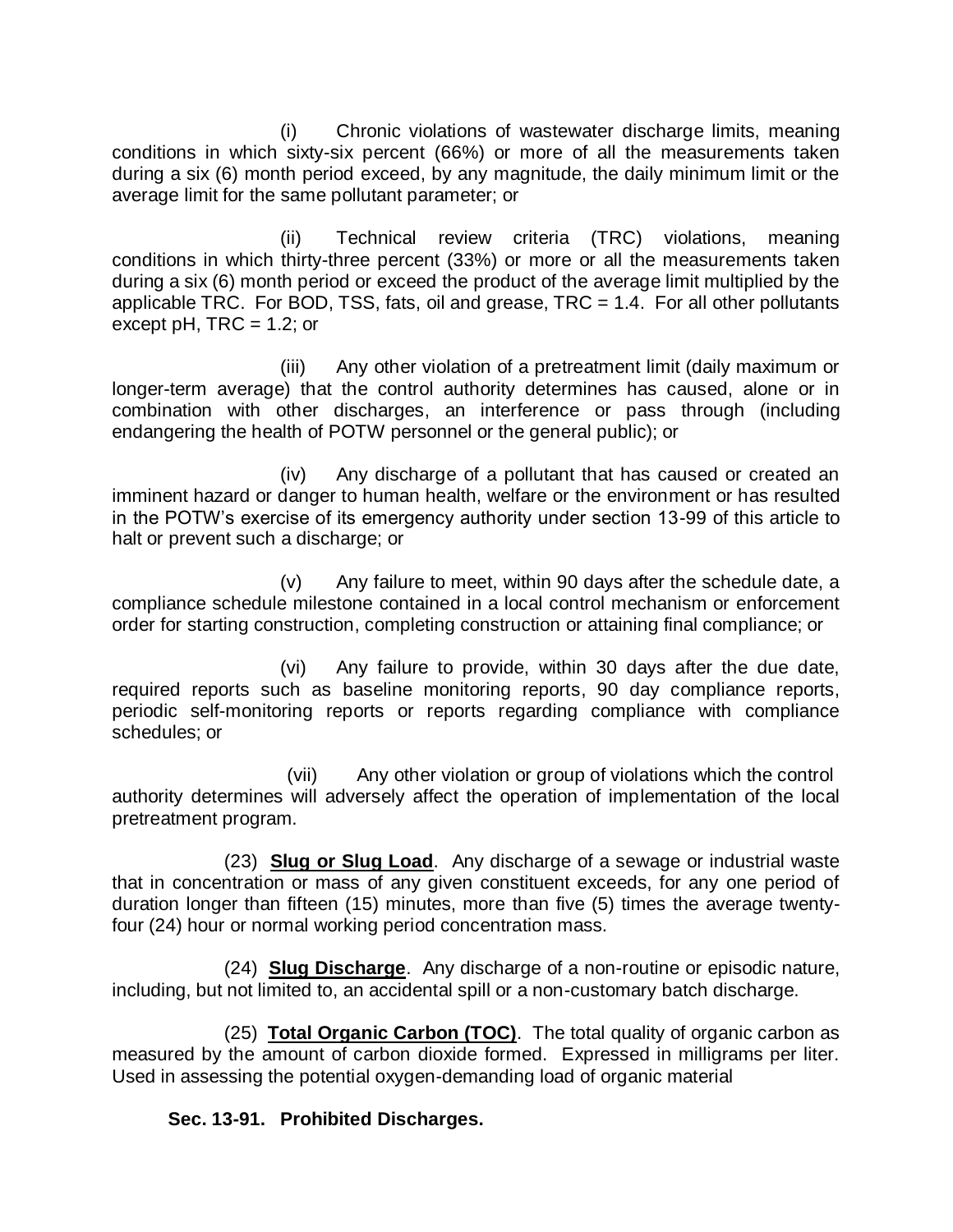It shall be unlawful to discharge any pollutant within any area under the jurisdiction of the Town, including any Town service area, except as authorized by the Director in accordance with the provisions of this article.

When the Director determines that a User is contributing to the POTW, any of the following enumerated substances in such amounts as to interfere with the operation of the POTW, the Director shall:

(1) Advise the User of the impact of the contribution to the POTW;

(2) Develop effluent limitation(s) for such User to correct the interference with the POTW; and

(3) Perform the actions listed in Section 13-100 (Legal Action) as he deems necessary.

# (A) General Discharge Prohibitions.

(1) No User shall introduce any pollutant to the wastewater system which will interfere with the operation or performance of the POTW or cause a pass through. This prohibition applies to all sources, regardless of other Federal, State, or local requirements.

(2) No User shall discharge any pollutants which create a fire or explosion hazard in the POTW. More specifically, no User shall discharge any wastestream with a closed cup flashpoint of less than sixty (60) degrees centigrade (140 degrees Fahrenheit) using the test methods specified in 40 CFR 261.21. No User shall discharge any wastestream which contains gasoline, fuel oil, lubricating oil, diesel fuel, kerosene, naphtha, benzene, toluene, xylene, ethers, alcohols, ketones, aldehydes, peroxides, chlorates, perchlorates, bromates, carbides, hydrides, or sulfides. No User shall discharge any wastestream which contains liquids, solids or gases that, by their nature or quantity, either singly or combined, cause to create a hazard of fire or explosion. The Director may require Users with the potential to discharge flammable, combustible, or explosive substances to install and maintain an approved combustible gas detection meter or explosion hazard meter. No two successive readings on an explosion hazard meter at the point of discharge shall be more than five percent (5), nor any one reading more than ten percent (10%), of the Lower Explosive Limit (LEL) of the meter.

(3) No discharge shall contain substances with corrosive or toxic properties capable of causing a public nuisance, structural damage or other hazard to the POTW system, damage or hazard to human or animal life, or of preventing entry into the sewers for unauthorized maintenance, repair, sampling, or monitoring. This prohibition shall include all herbicides, pesticides, fungicides, phenols, and hydrogen sulphide, and all discharges with a pH or less than 5.0 (unless the POTW specifically designed to accommodate discharges with a pH of less than 5.0).

(4) No solid or viscous substances, which in quantity or size may cause obstructions in flow or interfere with the treatment process, may enter the POTW.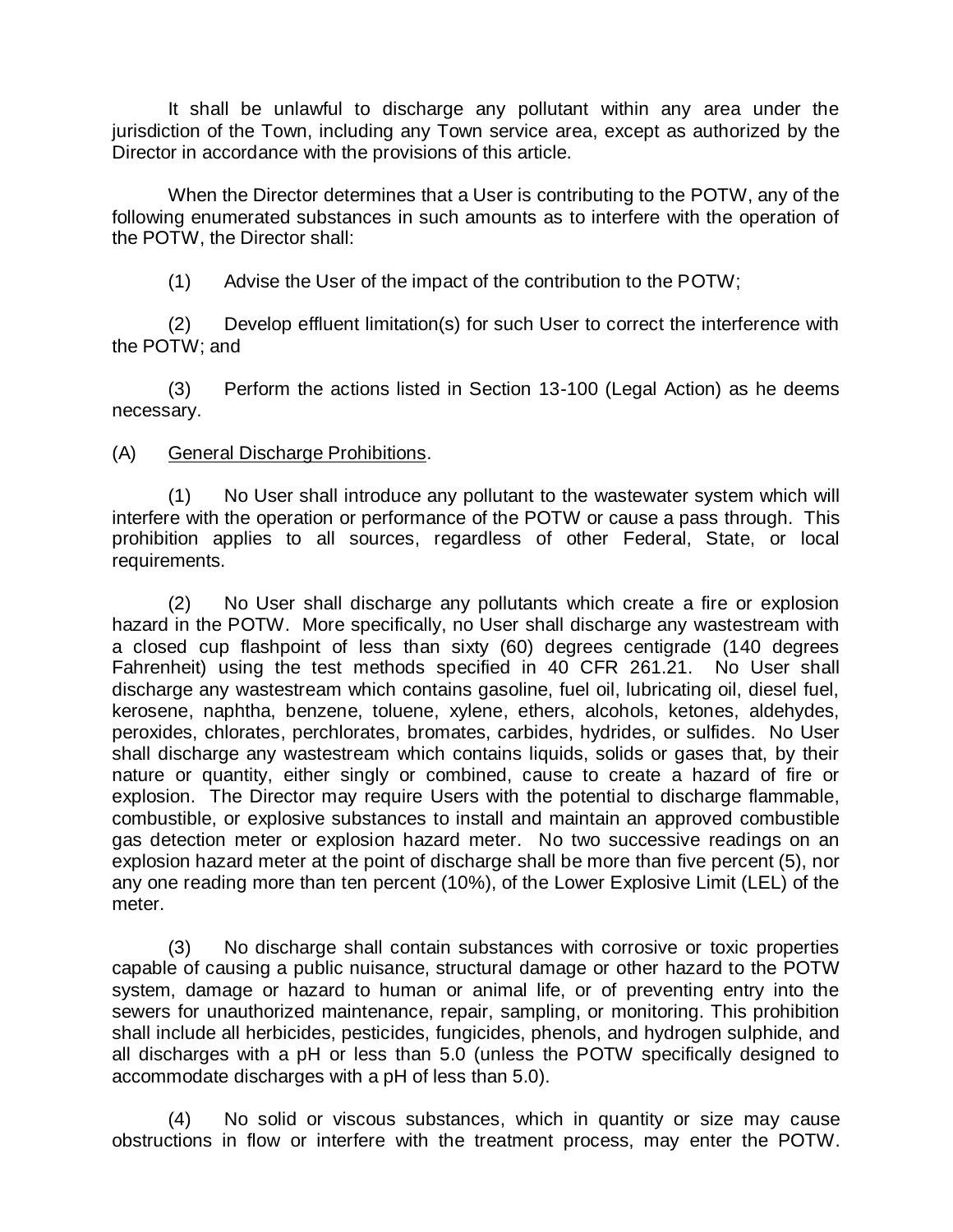Examples of these are: garbage with particle size greater than one-half inch, grass, straw, hair, feathers, hides, fleshings, glass, fabric, mud, plaster concrete, rocks, tar, paper, paint or any other items determined by the Director to be outside the scope of domestic wastes.

(5) No pollutant shall be discharged at either a flow rate of concentration sufficient to impair the POTW's ability to meet NPDES or receiving water quality requirements. This provision shall include oxygen demanding pollutants as measured by BOD-5, COD, and TOC tests.

(6) The temperatures of any discharges to the POTW shall not exceed 65.5 degrees centigrade (150 degrees Fahrenheit) or inhibit biological activity at the POTW.

(7) No User shall discharge radioactive wastes or isotopes in any concentration.

(8) No User shall make a sewer connection which will allow water to enter the POTW from any of the following sources: storm water runoff, sump discharges, water accumulated in excavations or construction work, any underground drain (as in a foundation drain) or any water from refrigeration, air conditioning or similar use.

(9) Discharge to the POTW shall contain no substances which may cause the POTW's effluent, sludge or residue to be unsuitable for, or interfere with, the reclamation and reuse process as determined by the Director, State, or Federal guidelines.

(10) Under no circumstances shall a User attempt to achieve compliance with the limitations developed by the Town, State, or Federal Governments by diluting its waste with tap water, unpolluted water, sanitary sewage, or any other diluent.

(11) No User shall discharge waste with concentration of suspended solids or total solids such that unusual expense or attention is required to treat or handle the material.

(12) The Director is entitled to review and approve the installation and operation of any garbage grinder with motor size ¾ horsepower or greater.

(13) No person shall discharge sewage or polluted water from any premises within the Town into or upon any public highway, land, public place, stream, watercourse, or into any cesspool, storm or private sewer, or natural water outlet, except where suitable treatment has been provided in accordance with Federal, State, and local laws.

(14) In instances where investigation reveals the presence on the system of unacceptable wastes emanating from any lot, land, or structure, the owner or occupant shall, at his expense, convert the waste to the satisfaction of the Director into acceptable wastes.

(15) No User shall discharge "slug" loads as defined herein.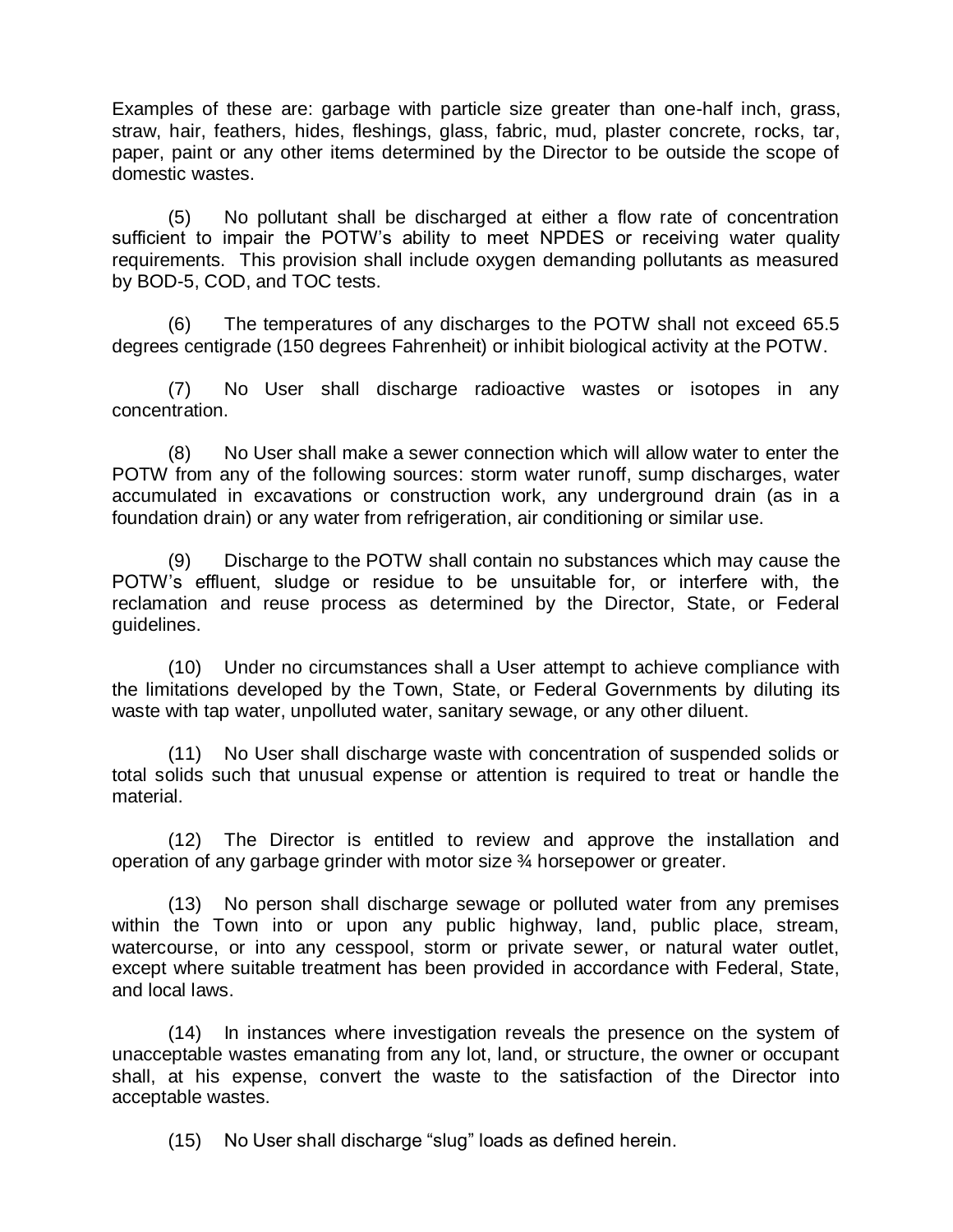(16) No waste may be discharged containing dye waste, paint pigments, tanning solutions, or any objectionable color not removable by the treatment process.

(17) No User shall discharge petroleum oil, nonbiodegradable cutting oil, or products of mineral oil origin in amounts that will cause interference or pass through

(18) No User shall discharge pollutants which result in the presence of toxic gases, vapors, or fumes within the POTW in a quantity that may cause acute health and safety hazards for employees of the Town employed at the POTW.

(19) No User shall discharge any trucked or hauled pollutants except as authorized by the Director and only at discharge points designed by the Director.

(20) In general, no User shall discharge pollutants which pass through the POTW with inadequate treatment.

#### (B) Specific Discharge Prohibitions.

MAX. CONTRIBUTION (mg/1)

| <b>POLLUTANT</b>               | <b>SYMBOL</b> | <b>GRAB SAMPLE</b>                  |
|--------------------------------|---------------|-------------------------------------|
| Arsenic                        | As            | 0.63                                |
| Cadmium                        | Cd            | 0.50                                |
| Chromium                       | Cr            | 3.14                                |
| Copper                         | Cu            | 0.72                                |
| Lead                           | Pb            | 7.44                                |
| Mercury                        | Hg            | 0.02                                |
| <b>Nickel</b>                  | Ni            | 3.76                                |
| Selenium                       | Se            | 0.02                                |
| Silver                         | Ag            | 0.40                                |
| Zinc                           | Zn            | 6.06                                |
| Cyanide                        | Cn            | 10.73                               |
| Nitrogen                       |               |                                     |
| As Ammonia<br>рH<br>Grease/Oil | NH3/NH4       | 50.00<br>No less than 5.5<br>200.00 |
|                                |               |                                     |

#### **Sec. 13-92. Industrial Discharge Permits.**

(a) All Industrial Users proposing to connect to or to contribute to the POTW shall apply for an Industrial Discharge Permit before connecting to or contributing to the POTW. Application for such Permit shall be made at least ninety (90) days prior to the proposed date of connection or contribution to the POTW. All existing Industrial Users connected to or contributing to the POTW shall apply for an Industrial Discharge Permit within ninety (90) days after the effective date of this Ordinance.

(b) Users required to obtain an Industrial Discharge Permit shall complete and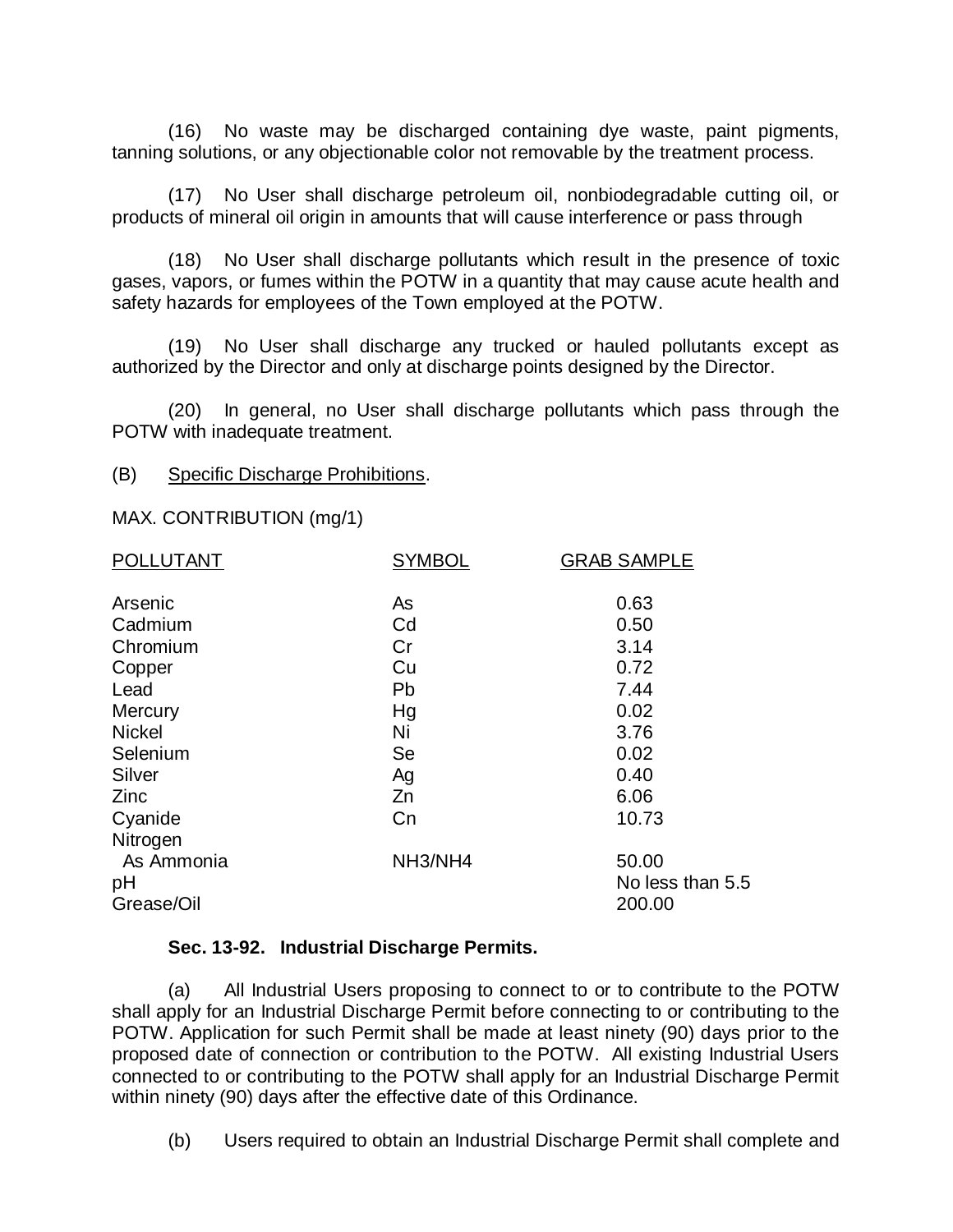file with the Director an application in the form prescribed by the Town, accompanied by the specific fee for the required classification (see Section 13-96). In support of the application, the User shall submit, in units and terms appropriate for evaluation, the following information:

(1) Name, address and a location (if different from the address);

(2) SIC number according to the Standard Industrial Classification Manual, Bureau of the Budget, 1972, as amended;

(3) Wastewater constituents and characteristics including but not limited to those mentioned in Section 13-91 of the Ordinance as determined by a reliable analytical laboratory; sampling and analysis shall be performed in accordance with procedures established by the EPA pursuant to Section 304(g) of the Act and contained in 40 CFR Part 136, as amended.

(4) Time and duration of contribution;

(5) Average daily and three (3) minute peak wastewater flow rates, including daily, monthly and seasonal variations;

(6) Site plans, floor plans, mechanical and plumbing plans and details to show all sewers, sewer connections, and appurtenances by the size, location, and elevation;

(7) Description of activities, facilities, and plant processes on the premises including all materials that are or could be discharged;

(8) Where known, the nature and concentration of any pollutants in the discharge which are limited by any Town, State or Federal Pretreatment Standards and a statement regarding whether or not the Pretreatment Standards are being met on a consistent basis and, if not, whether additional Operation and Maintenance (O&M) and/or additional pretreatment is required for the User to meet applicable Pretreatment Standards.

(9) Accidental discharge plans as described in Section 13-98 shall be submitted.

(10) If additional pretreatment will be required to meet the Pretreatment Standards, the shortest schedule by which the User will provide such additional pretreatment. The completion date in this schedule shall not be later than the compliance date established for the applicable Pretreatment Standard;

The following conditions shall apply to this schedule.

(i) The schedule shall contain increments of progress in the form of dates for the commencement and completion of major events leading to the construction and operation of additional pretreatment required for the User to meet the applicable Pretreatment Standards (e.g. hiring an engineer, completing preliminary plans, completing final plans, executing contract for major components, commencing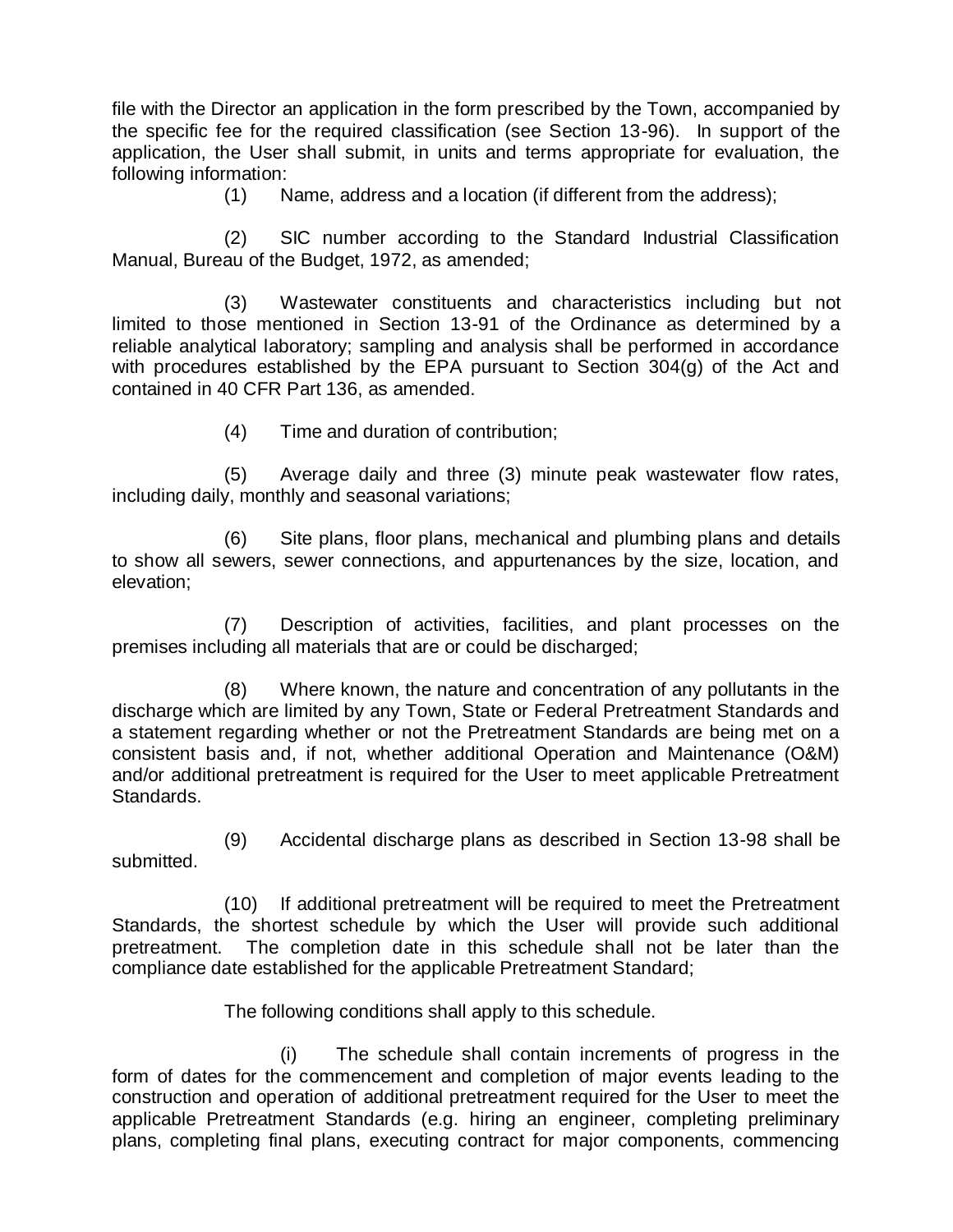construction, completing construction, etc.). No such increment shall exceed nine (9) months.

(ii) Not later than fourteen (14) days following each date in the schedule and the final date for completion, the User shall submit a progress report to the Director, including, as a minimum, whether or not it complied with the increment of progress to be met on such date and, if not, the date on which it expects to comply with this increment of progress, the reason for delay, and the steps being taken by the User to return the construction to the schedule established. In no event shall more than nine (9) months elapse between such progress reports to the Director.

(11) Each product by type, amount, process, and processes and rate of production;

(12) Type and amount of raw materials processed (average and maximum per day);

(13) Number and type of employees and hours of operation of plant and proposed or actual hours of operation of pretreatment system;

(14) Any other information as may be deemed by the Director to be necessary to evaluate the permit application;

(15) The following certification statement signed by an authorized representative of the Industrial User: "I certify under penalty of law that this document and all attachments were prepared under my direction or supervision in accordance with a system designed to assure that qualified personnel properly gather and evaluate the information submitted. Based on my inquiry of the person or persons who manage the system, or those persons directly responsible for gathering information, the information submitted is to the best of my knowledge and belief, true, accurate and complete. I am aware that there are significant penalties for submitting false information, including the possibility of fines and imprisonment for knowing violations." After evaluation and acceptance of the date furnished, the Director may issue an Industrial Discharge Permit subject to terms and conditions provided in this article.

(c) Permits shall be issued for a specific time period, not to exceed two (2) years. The Industrial User shall apply for permit reissuance a minimum of sixty (60) days prior to the expiration of the Industrial User's existing permit. The terms and condition of the permit may be subject to modification by the Town during the term of the permit as limitations or requirements as identified in Section 13-91 are modified or other just cause exists. The Industrial User shall be informed of any proposed changes in its permit at least thirty (30) days prior to the effective date of change. Any changes or new conditions in the permit shall include a reasonable time schedule for the Industrial User to achieve compliance with such changes or new conditions.

(d) Industrial Discharge Permits are issued to a specific User for a specific operation. An Industrial Discharge Permit shall not be reassigned or transferred or sold to a new owner, new User, different premises, or a new or changed operation without the approval of the Town. Any succeeding owner or User shall also comply with the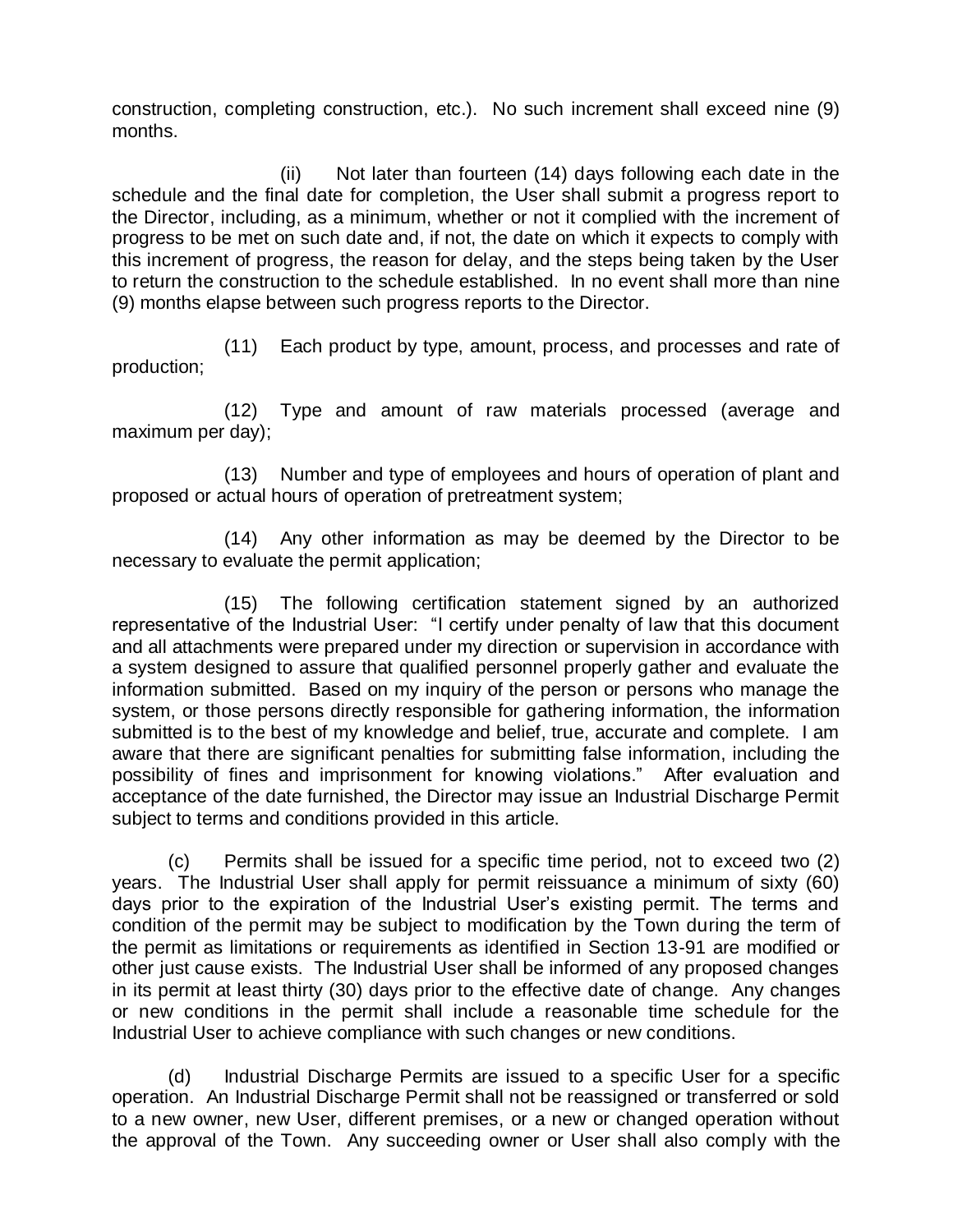terms and conditions of the existing permit until a new permit is issued.

# **Sec. 13-93. Industrial Discharge Permit Modifications.**

Within nine (9) months of the promulgation of a National Categorical Pretreatment Standard, the Industrial Discharge Permit of Users subject to such standards shall be revised, if necessary, to require compliance with such standard within the time frame prescribed by such standard. Where a User subject to a National Categorical Pretreatment Standard has not previously submitted an application for an Industrial Discharge Permit are required by Section 13-92, the User shall apply for an Industrial Discharge Permit within one hundred eighty (180) days after the promulgation of the Applicable National Categorical Pretreatment Standard. In addition, the User with an existing Industrial Discharge Permit shall submit to the Director within one hundred eighty (180) days after the promulgation of the applicable Federal Categorical Pretreatment Standard the information required by paragraph (h) and (i) of Section 13- 94.

## **Sec. 13-94. Industrial Discharge Permit Conditions.**

Industrial Discharge Permits shall be expressly subject to all provisions of this Municipal Code and all other applicable regulations, user charges and fees established by the Town. Permits may contain the following:

(a) The charge or schedule of user charges and fees for the wastewater to be discharged into a public sewer;

(b) Limits on the average and maximum wastewater constituents and characteristics, including but not limited to, effluent limits based upon applicable pretreatment standards, categorical pretreatment standards, local limits and state and local law;

(c) Limits on average and maximum rate and time of discharge or requirements for flow regulations and equalization;

(d) Requirements for installation and maintenance of inspection and sampling facilities;

(e) Self-monitoring, sampling, reporting, notification, and recordkeeping requirements, including but not limited to, identification of the pollutants to be monitored, sampling location, sampling frequency and sample type, based on the applicable pretreatment standards in either 40 CFR Part 403, the categorical pretreatment standards, this article, or other state or local law;

(f) Compliance schedules, provided that such schedules do not extend the compliance dates beyond federal deadlines;

(g) Requirements for submission of technical reports or discharge reports;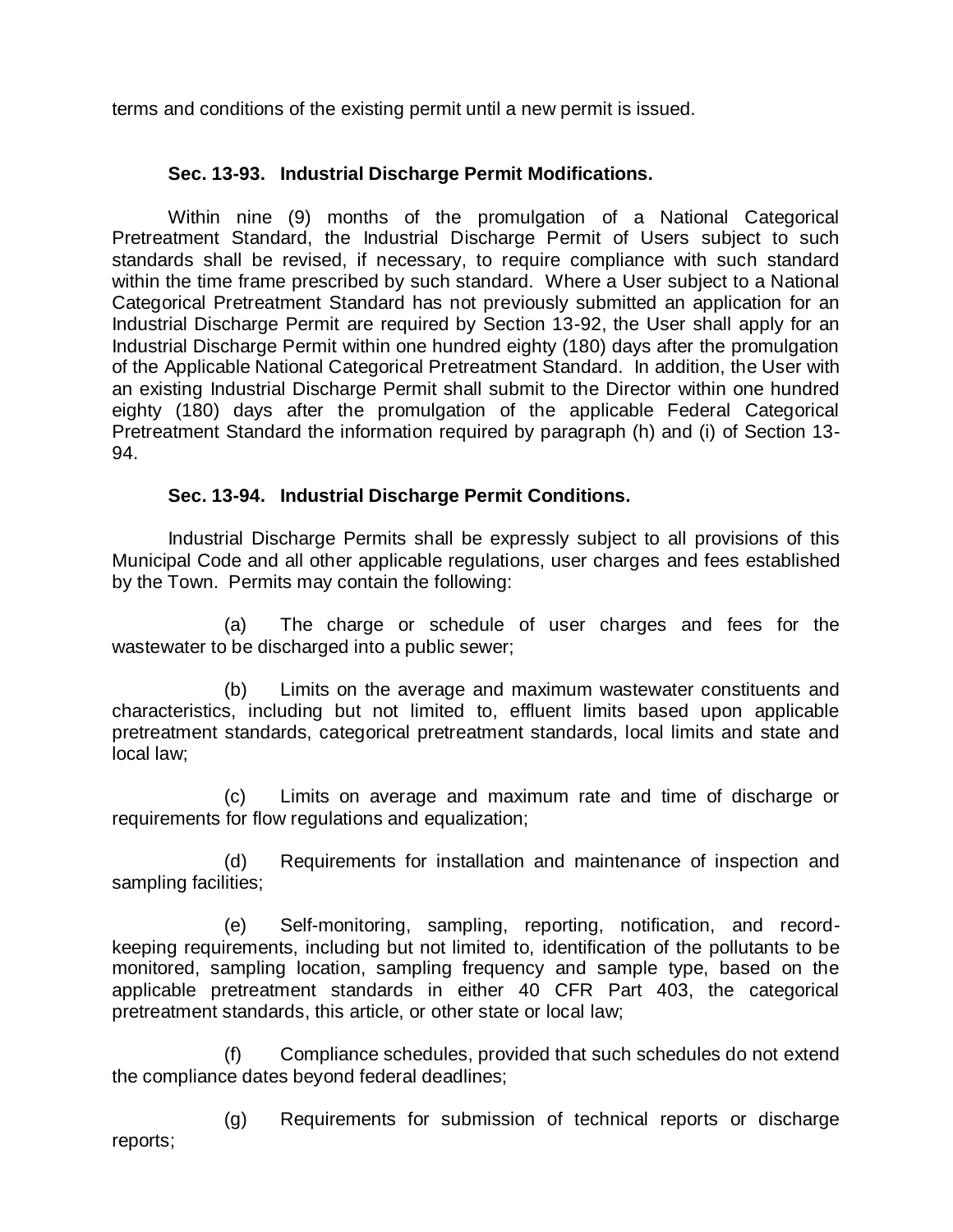(h) Requirements for maintaining and retaining plant records relating to wastewater discharge as specified by the Town, and affording Town access thereto;

(i) Requirements for notification of the Town of any new introduction of wastewater constituents of any substantial change in the volume or character of the wastewater constituents being introduced into the wastewater treatment system;

(j) Requirements for notification of slug discharges;

(k) Statements of applicable civil and criminal penalties for the violation of pretreatment standards and requirements;

(l) Other conditions as deemed appropriate by the Town or the Director to ensure compliance with all applicable rules and regulations.

# **Sec. 13-95. Industrial User Classifications.**

Based on the potential to impact the POTW, Industrial Users will be listed in one of the following three classes. The Director will have final authority for the classification or reclassification for any Industrial User. For each Industrial User classification, a permit fee may be charged to reflect costs incurred in handling and monitoring the permit. There is a non-refundable fee due at the time the permit is used which is set pursuant to Section 13-96. The Director has the authority to waive permit fees if such a waiver is in the best interest of the Town.

(a) Class I – Industrial User. A source of indirect discharge.

(b) Class II – Significant Industrial User or Significant Contributor. Any Industrial user which either:

(i) Discharges 25,000 gallons or more of process wastewater each day; or

(ii) Discharges five percent (5%) or more of the POTW's average dry weather hydraulic or organic loading; or

(iii) Any industrial user which, in the opinion of the Director, by the nature of its discharge, has a potential to affect the POTW adversely or to endanger the safety of workers; or

(iv) Any industrial user which operates one of the processing or manufacturing industries specified in 40 CFR parts 405 through 499, and any industrial user subject to categorical pretreatment standards under 40 CFR 403.6 and 40 CFR Chapter I, Subchapter N.

(c) Class III – Categorical Industrial User. Any industrial user which operates one of the processing or manufacturing industries specified in 40 CFR parts 405 through 4089, and any industrial user subject to categorical pretreatment standards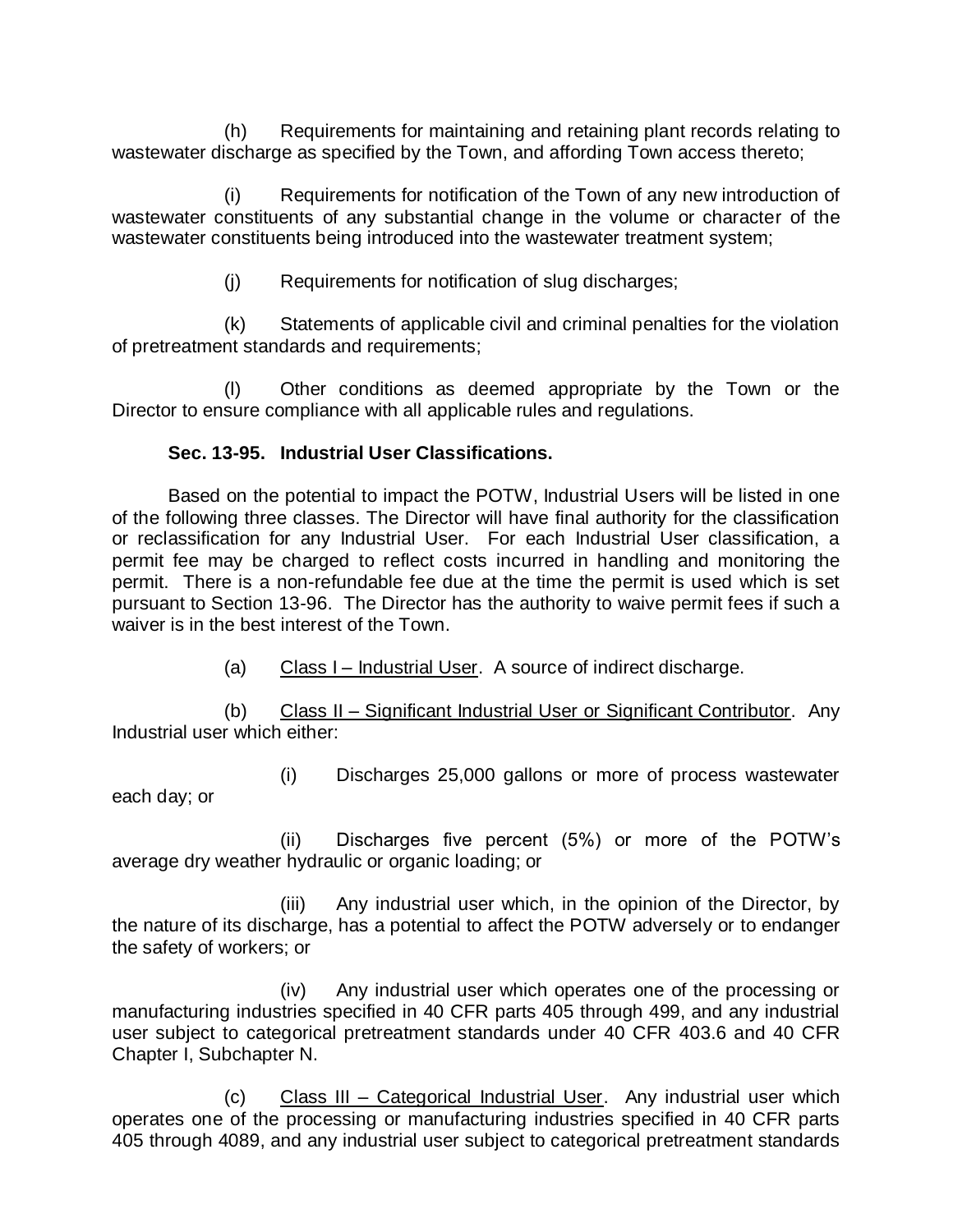under 40 CFR 403.6 and 40 CFR Chapter 1, Subchapter N. **Sec. 13-96. Industrial User Fees.** 

Permit fees for each class of Industrial User are listed in the following table. The fee cost includes permit review and initial monitoring by the Town.

| <b>Class I Industrial User</b>              | No Fee   |
|---------------------------------------------|----------|
| <b>Class II Significant Industrial User</b> | \$300.00 |
| Class III Categorical Industrial User       | \$600.00 |

In addition, to recover the cost to the Town of implementing the program established by this Article, the Town may adopt charges and fees, including, but not limited to, the following:

(a) fees for monitoring, inspections, and surveillance procedures;

(b) fees for reviewing accidental discharge procedures and construction;

- (c) fees for permit applications;
- (d) fees for filing appeals;

(e) fees for consistent removal by the Town of pollutants otherwise subject to Federal Pretreatment Standards;

(f) such other fees as the Town may deem necessary to carry out the requirements contained herein.

# **Sec. 13-97. Promulgation of Standards.**

(a) Upon the promulgation of the Federal Categorical Pretreatment Standard for a particular industrial subcategory, the Federal Standard, if more stringent than limitations imposed by Ordinance for sources in that subcategory, shall immediately supercede the limitations imposed by Ordinance. The Director shall notify all affected users of the applicable reporting requirements under 40 CFR 403.12.

(b) State requirements and limitations on discharges shall apply in any case where they are more stringent than Federal requirements and limitations or those in this ordinance.

(c) The Town reserves the right to establish by ordinance more stringent limitations or requirements on discharges to the POTW.

(d) All analyses, including sampling results submitted in support of any application, in any required reports, or as otherwise required by any permit or order, shall be performed in accordance with the techniques prescribed in 40 CFR Part 136, as amended. If 40 CFR Part 136 does not specify an applicable sampling or analytical technique for the pollutant, such analysis shall be performed in accordance with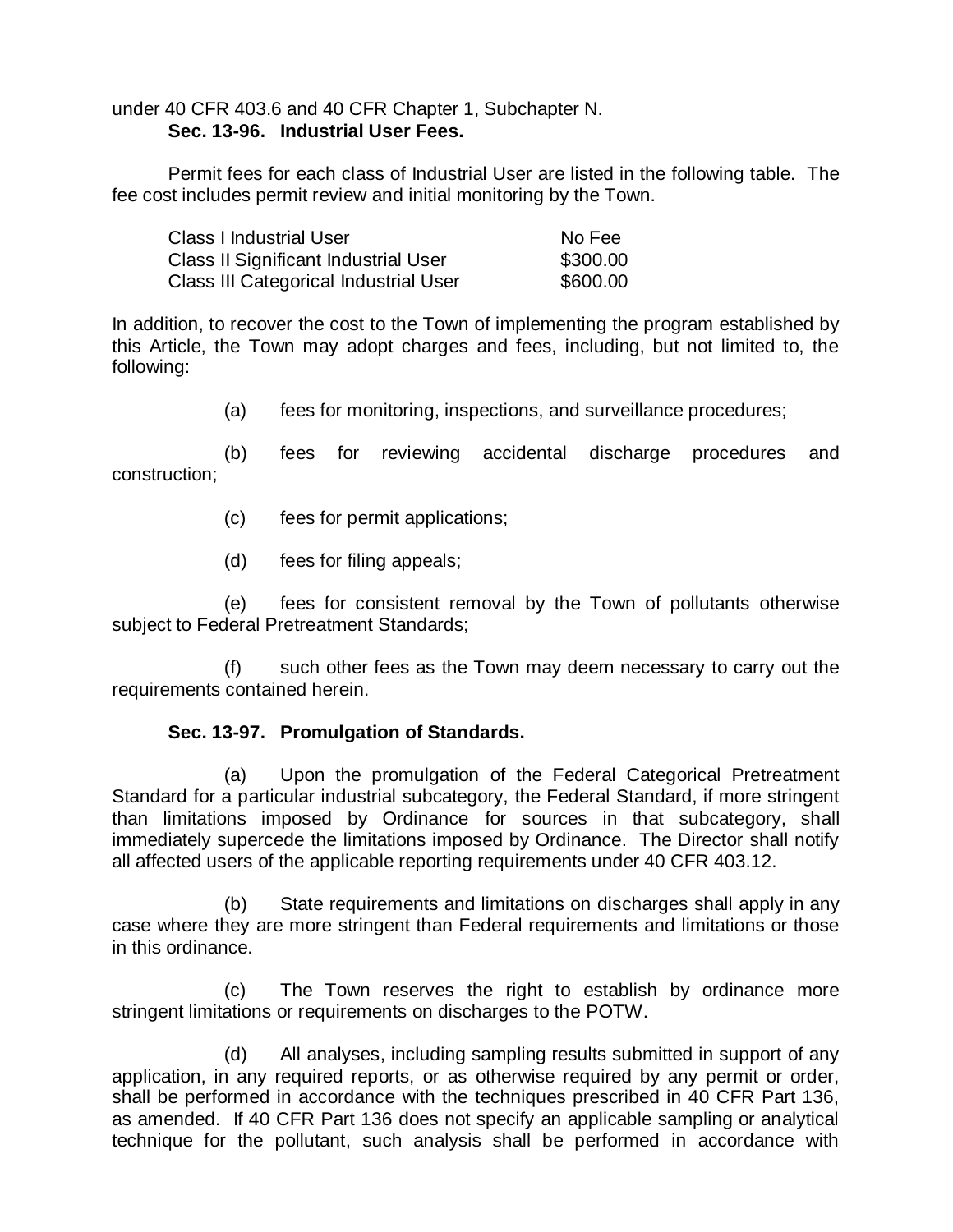procedures approved by the Director or by the EPA.

# **Sec. 13-98. Accidental, Slug, and Hazardous Waste Discharges.**

(a) Prevention Plans. Each Industrial User shall provide protection from accidental discharge of prohibited materials or other substances regulated by this article. Facilities to prevent accidental discharge of prohibited materials shall be provided and maintained at the owner's or User's cost and expense. Detailed plans showing facilities and operating procedures to provide this protection shall be submitted to the Director with the permit application for review. Such plans shall be approved by the Director before the issuance of a discharge permit pursuant to Section 13-92(c).

(1) No Industrial User shall be permitted to introduce pollutants into the POTW until the Director has approved such accidental discharge plans and operating procedures. Review and approval of such accidental discharge plans and operating procedures shall not relieve the Industrial User from the responsibility to modify the User's facilities as necessary to meet the requirements of this article.

(2) In addition to the plans for accidental discharges, each significant Industrial User shall be required to submit spill prevention or slug discharge control plans when so ordered by the Director. The Director, or his designee, shall evaluate the procedures and facilities of each significant Industrial User at least once every two (2) years, and other Users as deemed necessary, regarding the need for, or sufficiency of, a slug discharge control plan for each User. The Director shall make the results of such evaluation available to the approval authority upon request. If the results of such evaluation indicate that a slug discharge control plan is needed, the significant Industrial User shall submit a slug discharge control plan to the Director within ninety (90) days of notice by the Director. A slug discharge control plan shall contain, at minimum, the following elements:

(i) A description of the User's discharge practices, including non-routine batch discharges;

(ii) A description of stored chemicals, if any;

(iii) Procedures for immediately notifying the POTW of slug discharges, including any discharge that would violate a prohibition under 40 CFR 403.5(b), with procedures for subsequent written notification to the POTW within five (5) days; and

(iv) If necessary, procedures to prevent adverse impacts from accidental spills, including inspection and maintenance of storage areas, handling and transfer of materials, loading and unloading operations, control of plant site run-off, worker training, construction of containment structures or use of containment equipment, measures for containing toxic organic pollutants (including solvents) and other measures and equipment available for an emergency response.

(3) The Director may review the User's slug discharge control plan and order such changes and modifications as deemed necessary by the Director. Facilities or equipment necessary to implement spill prevention or slug discharge control plans shall be provided at the User's cost and expense. The Director shall approve the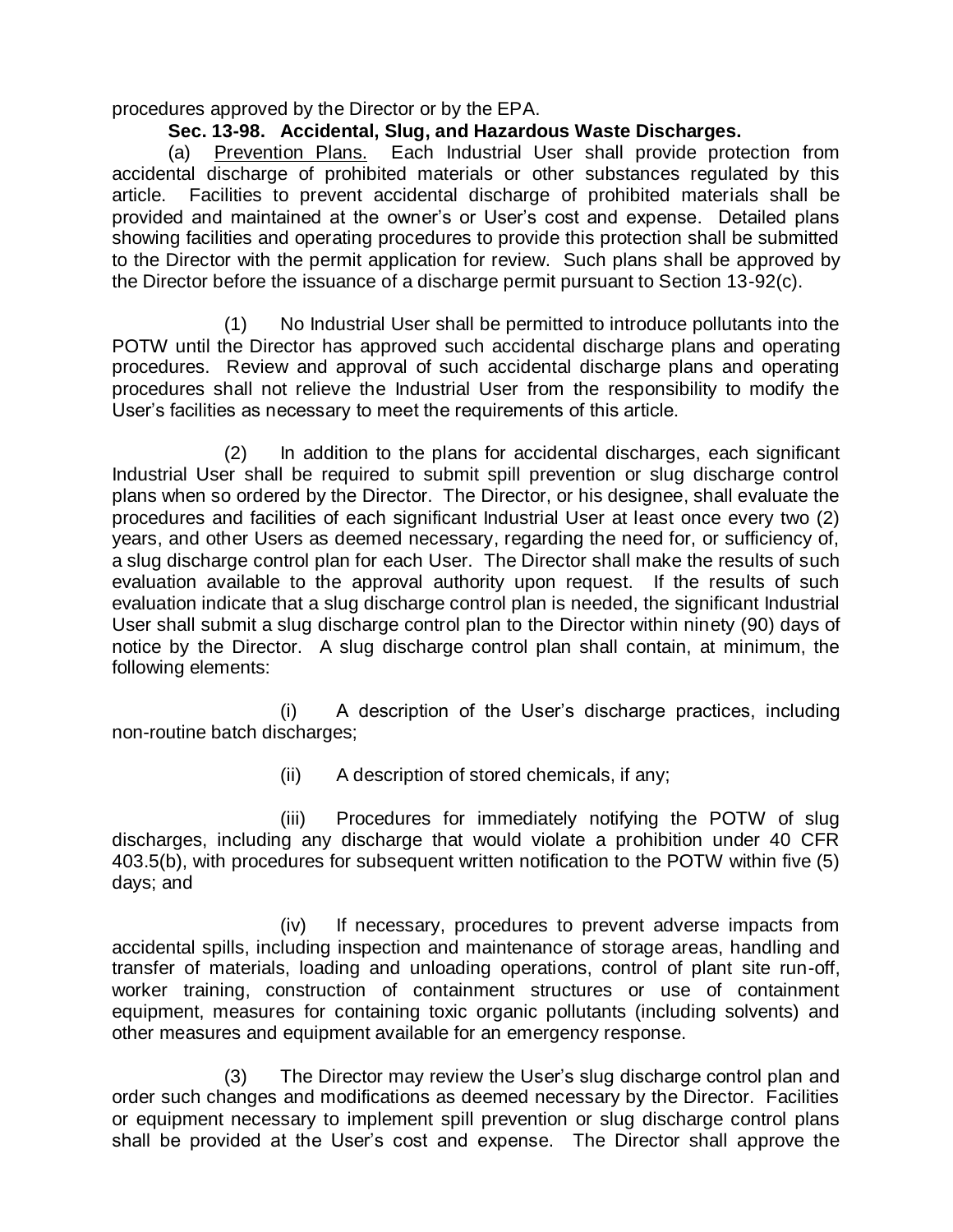detailed plans for any facilities necessary under such plans before the User begins construction of those facilities. Approval of a spill prevention of slug discharge control plan shall not relieve the User of its obligation to comply with all other laws and regulations governing the use, storage and transportation of hazardous substances.

# (b) Notification Requirements.

(1) Accidental and Slug Discharges. In the case of an accidental discharge, it is the responsibility of the Industrial User to immediately telephone and notify the POTW of the incident. The notification shall include location of discharge, type of waste, concentration and volume, and corrective actions. Within five (5) days following an accidental discharge, such User shall submit to the Director a detailed written report describing the cause of the discharge and the measures to be taken by the User to prevent similar future occurrences. Significant Industrial Users who have approved the slug discharge control plans shall also notify the POTW of slug discharges pursuant to the approved plans. A notification to the POTW pursuant to this subsection (b) shall not relieve the User of any expense, loss, damage or other liability which may be incurred as a result of severe property damage, other damage to the POTW, fish kills, or any other damage to person or property. A notification to the POTW pursuant to this subsection (b) shall not relieve the User of any fines, civil penalties, or other liability which may be imposed by this article or other applicable law.

(2) Hazardous Waste Discharges. Any Industrial User who commences the discharge of hazardous waste shall notify the POTW, the EPA Regional Waste Management Division and the Colorado Department of Health in writing of any discharge into the POTW of any substance which, if otherwise disposed of, would be a hazardous waster under 40 CFR Part 261. Such notification shall include the name of the hazardous waste as specified in 40 CFR Part 261, and EPA hazardous waste number, and the type of discharge (continuous, batch or other). All notifications shall occur no later than 180 days after the discharge commences. The User shall also certify to the POTW that it has a program in place to reduce the volume and toxicity of hazardous wastes generated to the degree determined by the Director to be economically practical. Any notification under this subsection (b)(2) need be submitted only once for each hazardous waste discharged. This notification requirement does not apply to pollutants already reported to the POTW pursuant to other provisions of this article. This notification requirement does not relieve the User of any additional reporting or notification requirements of this article.

(i) If the User discharges more that ten (10) kilograms of such waste per calendar month to the POTW, the notification shall also contain the following information to the extent such information is known to the User: an identification of the hazardous constituents contained in the wastes, and an estimation of the mass and concentration of such constituents in the wastestream expected to be discharged during the following twelve (12) calendar months.

(ii) Users who discharge hazardous waste are exempt from the notification requirements of subsection (b)(2) during a calendar month in which they discharge no more than fifteen (15) kilograms of hazardous waste, unless the wastes are acute hazardous wastes as specified in 40 CFR 261.30(d) and 261.33(e). The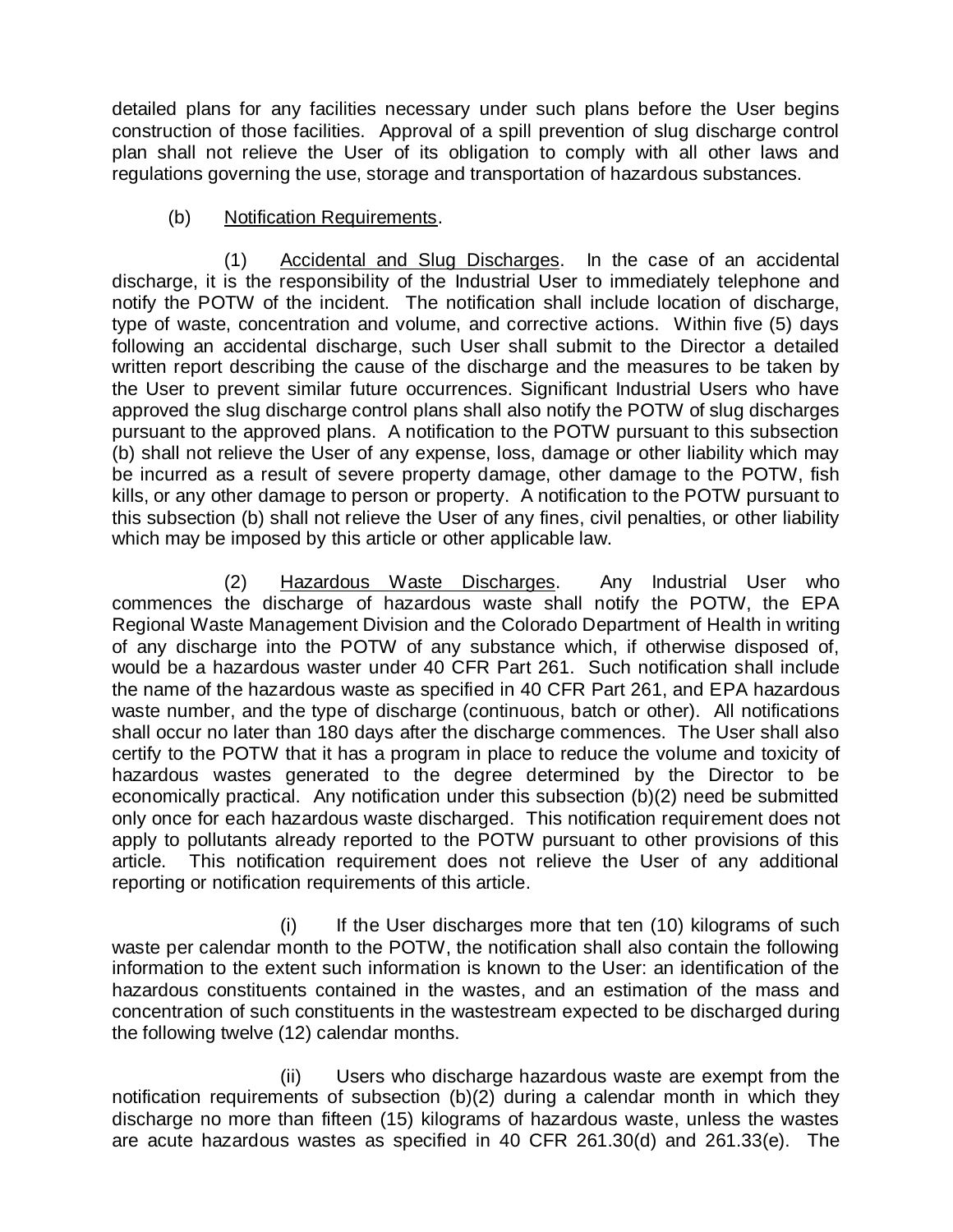discharge of more than fifteen (15) kilograms of non-acute hazardous wastes in a calendar month or of any acute hazardous wastes as specified in 40 CFR 261.30(d) and 261.33(e). The discharge of more than fifteen (15) kilograms of non-acute hazardous wastes in a calendar month or of any acute hazardous wastes as specified in 40 CFR 261.30(d) and 261.33(e) requires a one time notification.

(iii) In the case of any new regulation under the resource conservation and recovery act ("RVRA") (42 U.S.C. § 6901 to 6992k, as amended) identifying additional characteristics of hazardous wastes or listing additional substances as hazardous wastes, the User must notify the POTW, the EPA regional waste management division, and the Colorado Department of Health in writing of any discharge of such substance within ninety (90) days of the effective date of such regulations.

(c) Employee Training. A notice shall be permanently posted on the Industrial User's bulletin board or other prominent place on the Industrial User's premises advising employees whom to call in the event of a dangerous discharge as specified in this section. Industrial Users shall insure that all of their employees who may cause or suffer such a dangerous discharge to occur are properly trained and advised of the appropriate emergency notification procedures.

## **Sec. 13-99. Notification of Violation – Suspension of Service.**

Whenever the Town finds that any User has violated or is violating this Article, Industrial Discharge Permit, or any prohibition, limitation of requirements contained herein, the Town may serve upon such person a written notice stating the nature of the violation. Within thirty (30) days of the date of the notice, the User thereof shall submit a plan for the satisfactory correction to the Town.

The Town may suspend the wastewater treatment service and/or an Industrial Discharge Permit when such suspension is necessary, in the opinion of the Town, in order to stop an actual or threatened discharge which presents or may present an imminent or substantial endangerment to the health or welfare of persons, to the environment, causes interference to the POTW or causes the Town to violate any condition of its NPDES Permit.

Any person notified of a suspension of the wastewater treatment service and/or the Industrial Discharge Permit shall immediately stop or eliminate the contribution. In the event of a failure of the person to comply voluntarily with the suspension order, the Town shall take such steps as deemed necessary including immediate severance of the sewer connection, to prevent or minimize damage to the POTW system or endangerment to individuals or the environment. The Town may reinstate the Industrial Discharge Permit and/or the wastewater treatment service upon proof of the elimination of the non-complying discharge. A detailed written statement submitted by the User describing the causes of the harmful contribution and the measures taken to prevent any future occurrence shall be summoned to the Town within five (5) days of the date of occurrence.

# **Sec. 13-100. Enforcement.**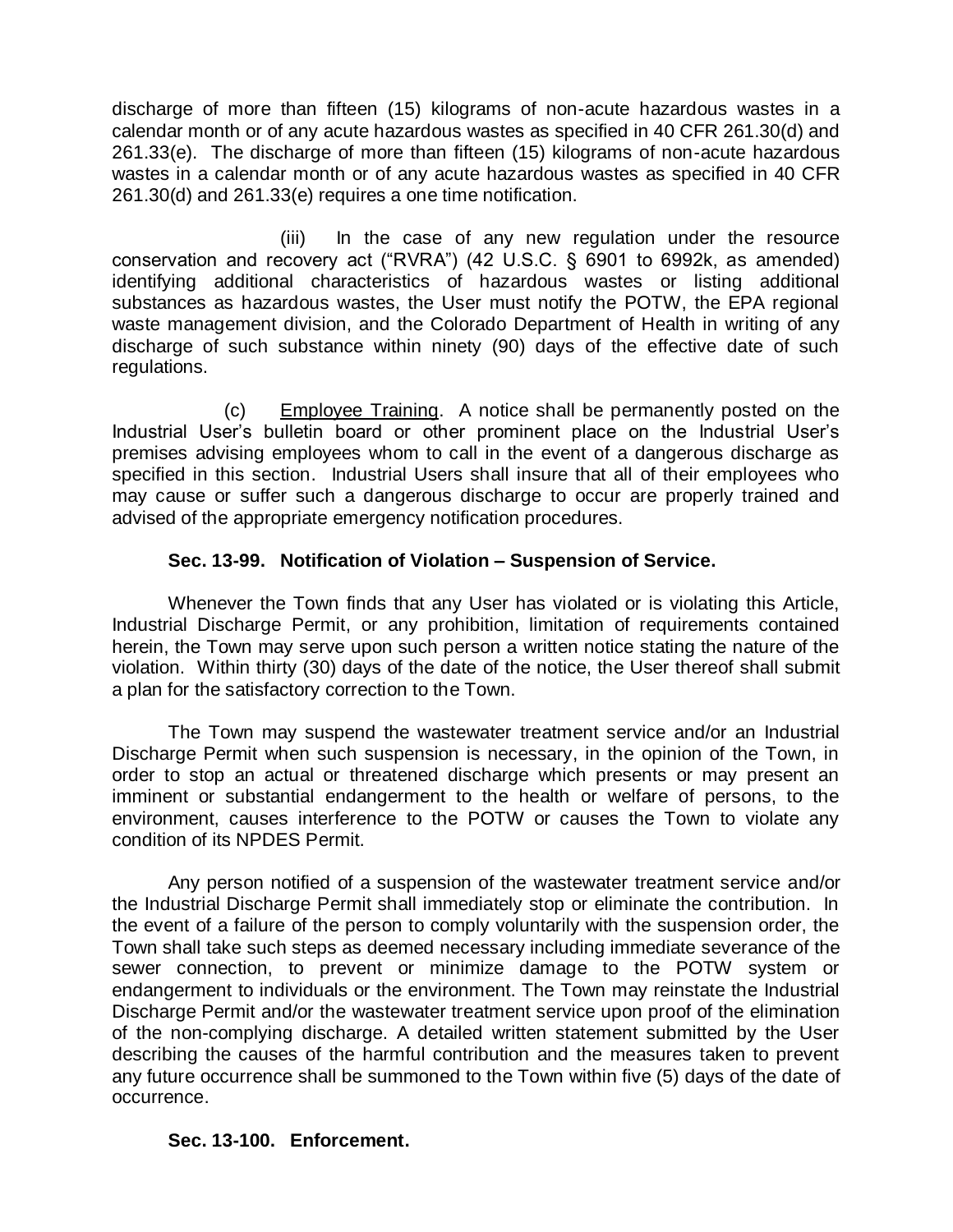(a) Civil Penalties. Any user who is found to have violated an Order of the control authority or who has willfully or negligently failed to comply with any provision of this Article and the orders, rules, regulations and permits issued hereunder, shall be assessed a civil penalty of not more than one thousand dollars (\$1,000.00) for each violation. Each day on which any user permits, allows or causes any violation or noncompliance to occur or continue shall be deemed a separate and distinct violation subject to civil penalties pursuant to this section. In the case of a monthly or other longterm average discharge limit, penalties shall accrue for each day during the period of the violation.

(b) Criminal Prosecutions. Any person who willfully, knowingly, or negligently violates any provision of this article or any orders or permits issued under this article shall, upon conviction, be guilty of a misdemeanor punishable by a fine not to exceed one thousand dollars (\$1,000.00) per day of violation, or by imprisonment not to exceed ninety (90) days, or by both such fine and imprisonment.

(c) Public Nuisance. Any violation of this article, a wastewater discharge permit, or any order issued pursuant to this article, is hereby declared a public nuisance and may be corrected or abated by the Director or his designee. Any person creating such a public nuisance may be subject to the provisions of the Hudson Municipal Code governing nuisances, including the provision requiring reimbursement to the Town for its costs of abatement. The Director may initiate, on behalf of the Town, an action in any court of competent jurisdiction concerning the abatement of any public nuisance created or caused by a violation of this article. In any such action, the Director may request any legal or equitable relief, including injunctive relief, and civil damages, as provided by law.

(d) Other Remedies. The remedies provided in this section are not exclusive remedies. Nothing in this section shall be construed to prevent the Town from pursuing any or all of the remedies provided in those sections against Users or persons involved in violations of this article. In addition to the civil or criminal penalties provided herein, the Town may recover reasonable attorney fees, court costs, court reporter's fees, and other expenses of litigation by appropriate action at law against the person found to have violated this article or the orders, rules, regulations, and permits issued hereunder. In any action involving an award of civil damages in favor of the Town, the Town shall also recover interest on such damages as specified in Section 5-12-102, Colorado Revised Statutes, as amended.

(e) Tenant Responsibility. Where an owner of a property leases a premises to any other person as a tenant under any rental or lease agreement, if either the owner or the tenant is an Industrial User, either or both may be held responsible, jointly, or severally, for compliance with the provisions of this article.

Section 2. Safety Clause. The Town Board of Trustees hereby finds, determines, and declares that this ordinance is promulgated under the general police power of the Town of Hudson, that it is promulgated for the health, safety, and welfare of the public, and that this ordinance is necessary for the preservation of health and safety and for the protection of public convenience and welfare. The Board of Trustees further determines